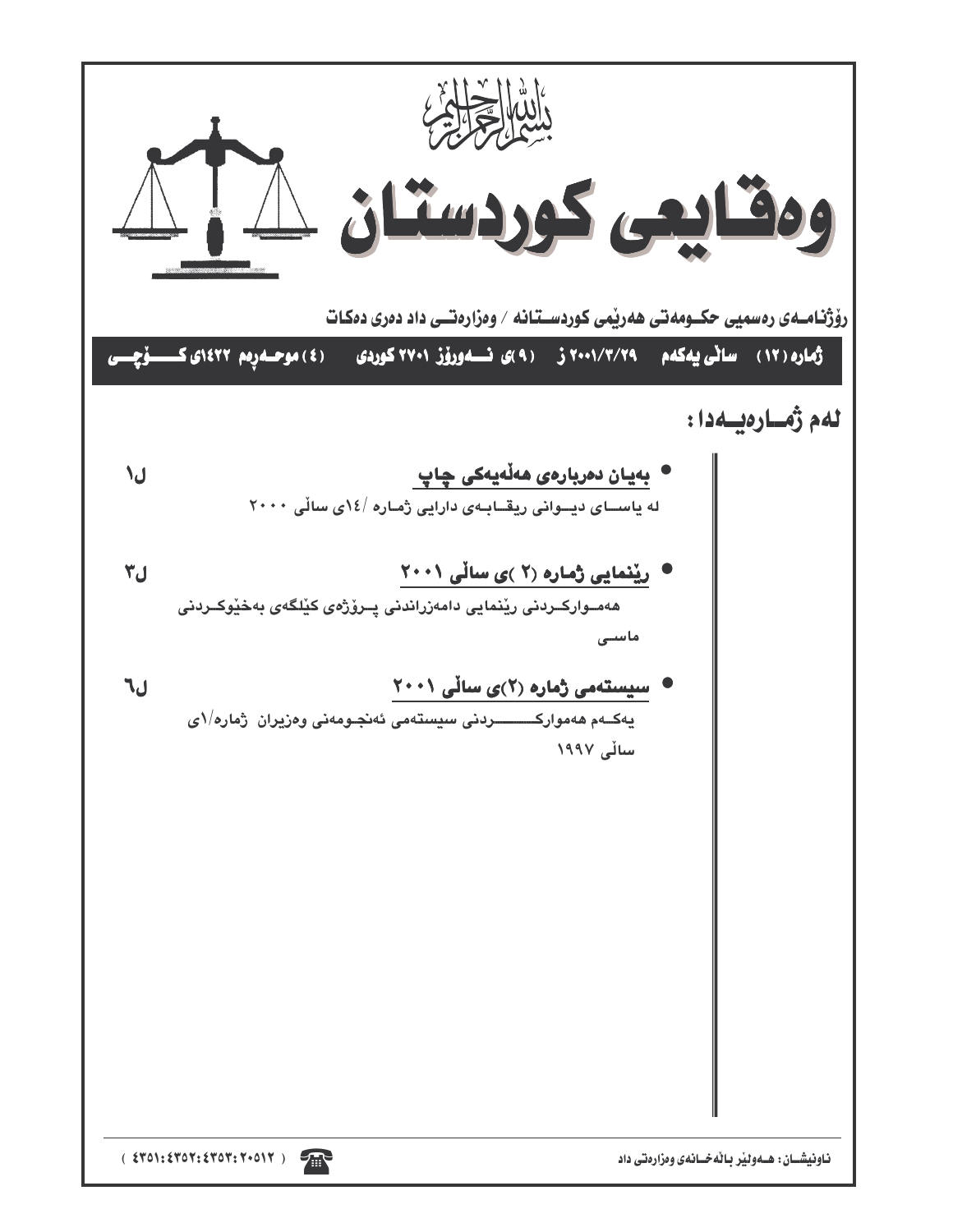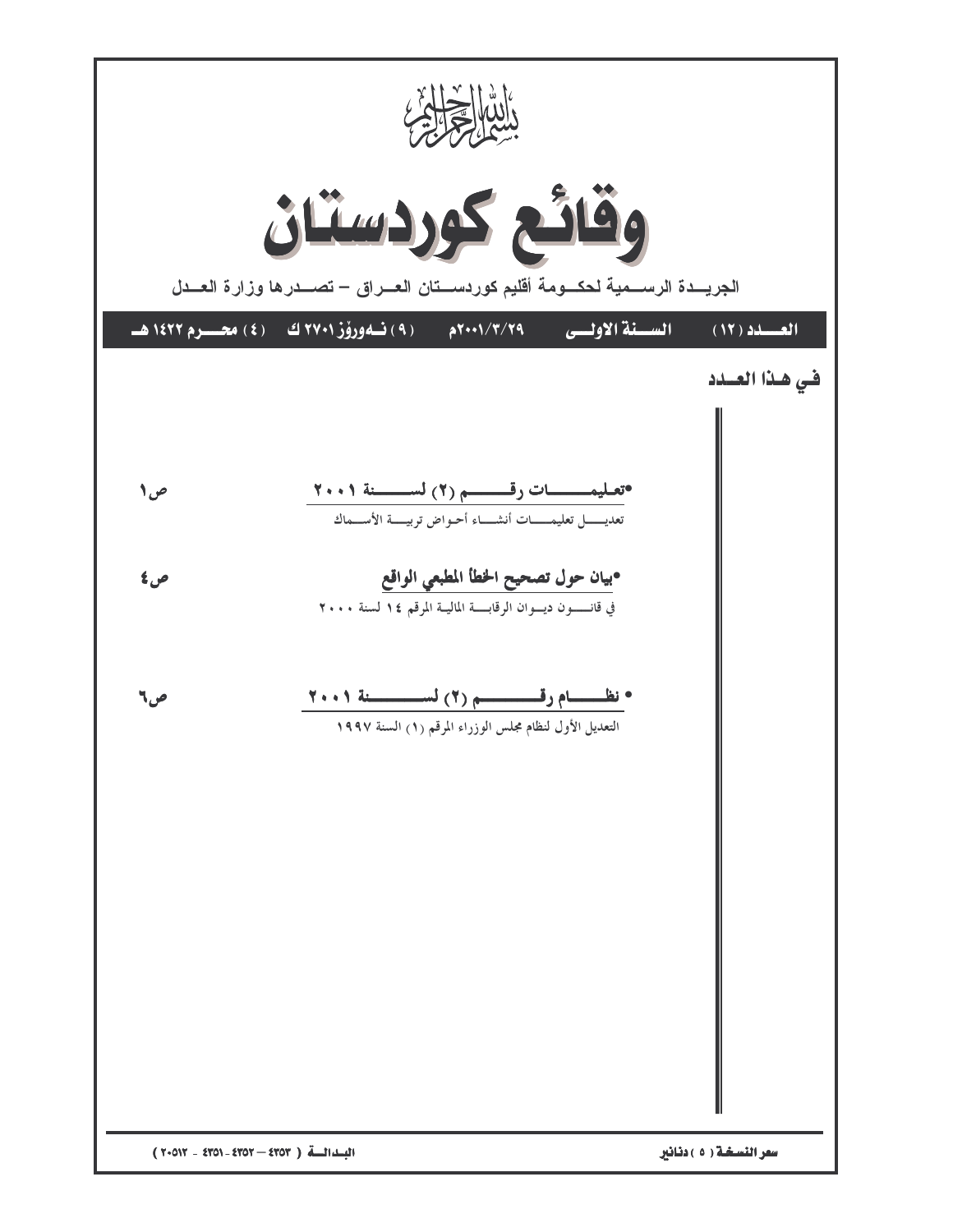### $($  (بەيسان)

دمرباردی هه نه یسه کی چا یه مسه نی کسه که وتووه تسه ناو یاسسای ژمساره ( ۱۶ )ی سانی ۲۰۰۰ یاســای دیــــوانی ریقابـــــهی دارایی هــــهریمی کوردســتـانی عیـــــراق

یسشت بــه حــوکمی مــاددهی ِ ههشــتهم لــه یاســای ژمــاره (٤)ی ســالی ۱۹۹۹ی بلأوكردنەوه لە جەريدەى رەسميدا ( وەقايعى كوردستان ) ، لـه بەرئـەوەش كـه ھەڵەيـەكى چاپ لـه دەقـي مـاددەي شەشـەمى ياسـاي ژمـارە (١٤)ى ديـوانى ريقابـەي دارايـي سـالى (۲۰۰۰) ی هــەرپمی کوردســتانی عیْراقــدا رووی داوەو ، لــه کــاتی چــایکردندا برگــهی (سێيهم و چوارهم )ي ئهو ماددهيه بهر چاپ نهكهوتووهو له دهرهێناني مهتني ماددهكهدا بـه ديـار نەكـەوتووە ، لەبـەر ئـەوە ، يێويـسته ئـەو ھەڵەيـە ، لەبـەر رۆشـنايى ئـەوەي كـە ئەنجومەنى نيشتمانيى كوردستانى عيْراق بـه پيْـى مـهحزەرى دانيشتنى ژمارە (٢٠)ى رۆژى (٢/١٢/٦)، خىۆى ئېقرارى كىردووە ، لەبەر ئـەوە مـاددەى شەشـەمى ياسـاي اَ ژماره (١٤)يُ ساڵنْ ٢٠٠ ( يَّاسَاي دَيوَانِي رِيقانِه ي دارايي هاريسي چورد شتان ١عينُرَاقِيَ ) بهم شَدُوهِيهِي حُوارِهِوه دهخوشرنتهوه :

WWW.MOJKUI CHSLEH.CUMPH : 44 PLOS يەكەم :

۰.سەرۆكى ديوان : دەبيتە سەرۆكى ئەنجومەن .

٢.نوێنەرى سەرۆك : دەبێتە نوێنەرى سەرۆكى ئەنجومەن .

۳.بەرێوەبەرە گشتييەكان : دەبنە ئەندامانى ئەنجومەن .

ريقـابىو ، زيـاتر چوسـت و جـۆكردن و بەرزكردنــەوەي يلــەي ئــەداكردنى ئيشوكار به شێوهيەكى هـاو كۆمـەكى6و ھاوتـەگبير لـه گـەلْ بەرێوەبەرپيـەكانى ديكەي ديواندا ، لەم بەريوەبەرييانەي خوارەوەش يێك دێت :

أ– بەرێوەبەرێتى كاروبارى ئيدارىو ياسايى .

ب– بەريوەبەريتى ريقابەو كاروبارى ھونەرى .

سـێيەم : دايـەرەكانى تـەدقيقكردن : ھـەر دايـەرەو بەرێوەبـەرێكى گـشتى يـان ژمێريـارێكى ياسايي يەكەم سەرۆكايەتيى دەكاو ، ژمارەييْ لـه كەرتـە بزاڤـى ( الْ(نشكَه القْكَاعيـه ) تايبهت به خوّى كه ئەنجومەن بە يێى يێداويستى ئيشوكارى ريقابى ئيقرارى دەكا هەڵدەسوورێنى ، كە بريتين لەم دايەرانە :

أ- دايەرەي بزاڤي ييشەسازى و كشتوكالّي .

ب- دايەرەي بزاقەكانى خزمەتگوزارىي گشتىو ئاوەدانكردنەوە.

ج- دایهرمی بزاقهکانی یارهدارکردن ( التمویل ) و دابهش کردن و شیرکهتهکان .

 $\sqrt{2}$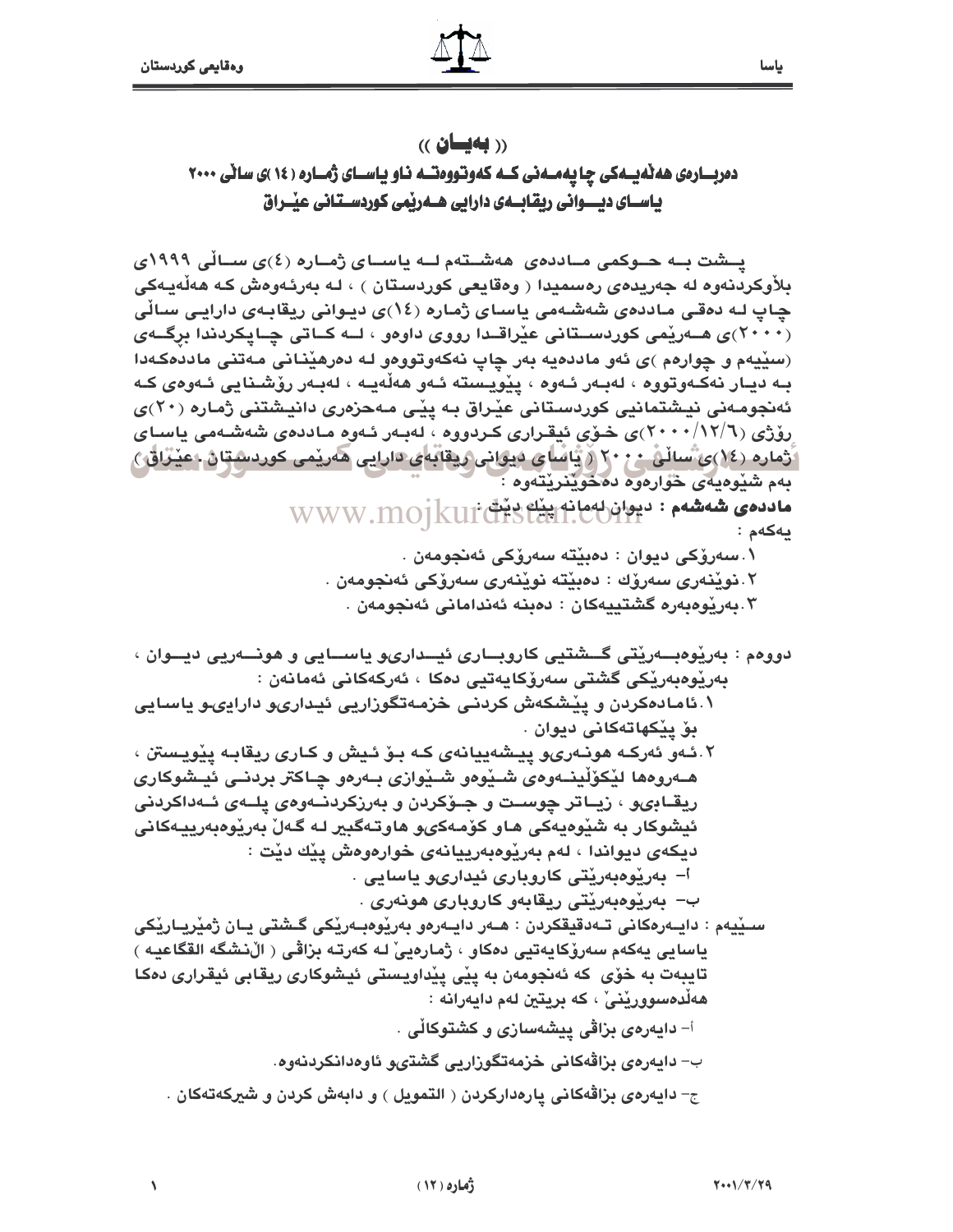چوارەم : نووسینگەی سەرۆکى ديوان : فرمانبەریؒ بە يلەی بەرێوەبەر سەرۆکايەتى دەکا .

- ١. ئەنجومــەن لەمانــە يێــك دێـت : ســەرۆكى ديــوان دەبێتــە ســەرۆكى ئەنجومــەن و نويْنەرى سەرۆك دەبيْتە نويْنـەرى سـەرۆكى ئەنجومـەن و ، بەريوەبـەرە گىشتييەكان دەبنە ئەندامانى ئەنجومەن .
- ٢. ئەنجومــەن لــه كــەمى مــانگى جاريْــك لـەســەر داواكــاريى ســەرۆك كۆدەبيّتــەوەو ، (نیصاب)پش به ئامادەبوونى زۆرپنەي ئەندامانى دێتەجىٚو ، بريارەكانيش بە زۆرينەي دەنگى ئامادەبوران دەدرى، كاتيكيش دەنگەكان ھاوتا بن ، ئەوە ، لـەو بارەدا دەنگى سەرۆك بۆكام تايان بىْ ، ھى ئەوە .

# د. رۆژ نـورى شاوەيس سەرۆكى ئەنجومەنى نيشتمانيى كوردستانى عيْراق

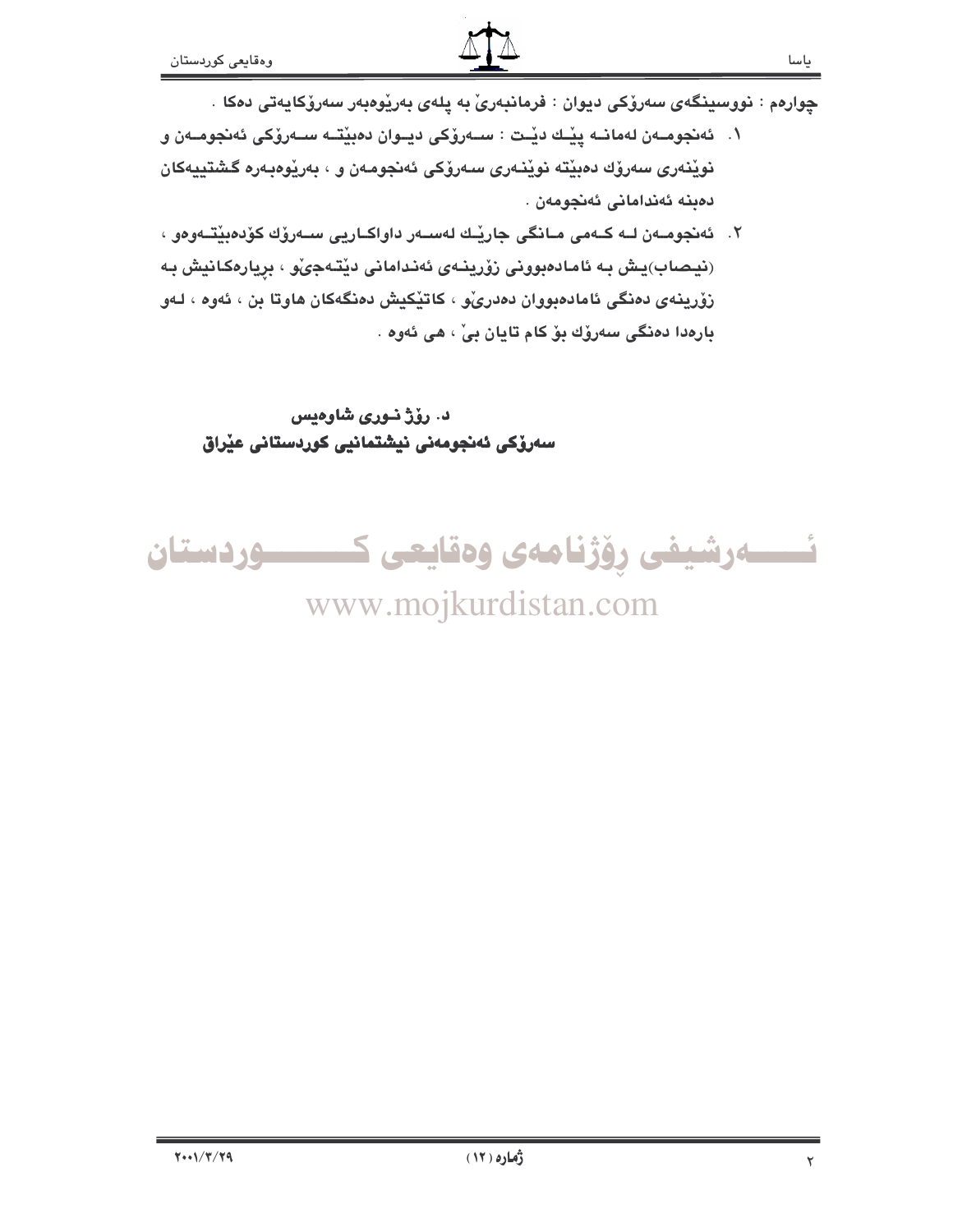ریفمایی ژمساره ۲۰ )ی سسالی / ۲۰۰۱

ریْنمایی هەموار کردنی ریْنمایی دامەزراندنی پرۆژەی کیْلگەی بە خیْوکردنی ماسی مۆلّەت دائی ژمارہ / ۱ سالّی / ۲۰۰۰ .

به ییْ ی ئەو دەسەلأتەی کـه لـه یاسـای وزارەتـی کـشتوکالْ و ئـاودیْری ژمـاره / ۱۰ی سـالْی / ١٩٩٢ى ھەمواركراو يێمان دراوە ، ئەو رێنماييەمان دەركرد :

ماددەي يەكەم : برِگـهى / ١ لـه مـاددەى سـىْيەم لـه ريْنمـايى ژمـارە / ١ سـاڵى / ٢٠٠٠ هـەموار دەكرىّـو بـەم شيوهيەي خوارەوە دەخويندريتەوە .

**برگەی / ۱** : نابيّ رووبەرى زەوييەكە لە (٣) دۆنم كەمتر بيْت ، كە يرۆژەكەي لەسەر دروست دەكريْت ، روويەری ئاوى لە (١) دۆنم گەمتر ئەبيت و باشلترە يرۆژەكە لـە دوو ھـەوز دروست گرايئ رووبهري هاوشنيوه (١/٢) دۆنم بنت . www.mojkurdistan.com

مادد*هي* دوومم :

ياسا

ئهم برگه دهخريقه سهر كۆتايى ماددەي سىّيەم و دەبيقه برگه (٤) بەم شيّوەيە :

٤. خاوەن پرۆژەكانى ماسى بەخێوكردن پێش ئەوەى دەست بە دروست كردنى پرۆژەكە بکـهن ، يێويـسته ئـهو خـاك و ئـاوەي يرۆژەکـهى لهسـهر دروسـت دەکـهن بيـشکێندرێت (فحـص) بكـرىٰ ، بـوْ ئـهوەي بزانـرىٰ تـا چ رادەيـهك دەسـت دەدەن پـروْژەي لـهم جـوّرەي لەسەر دروست بكرىْ ، بە مەرجێك تاقيگەكانى يەيوەنديدار يەسندى بكەن .

وهزيسري كشستوكال و ناوديسري

٣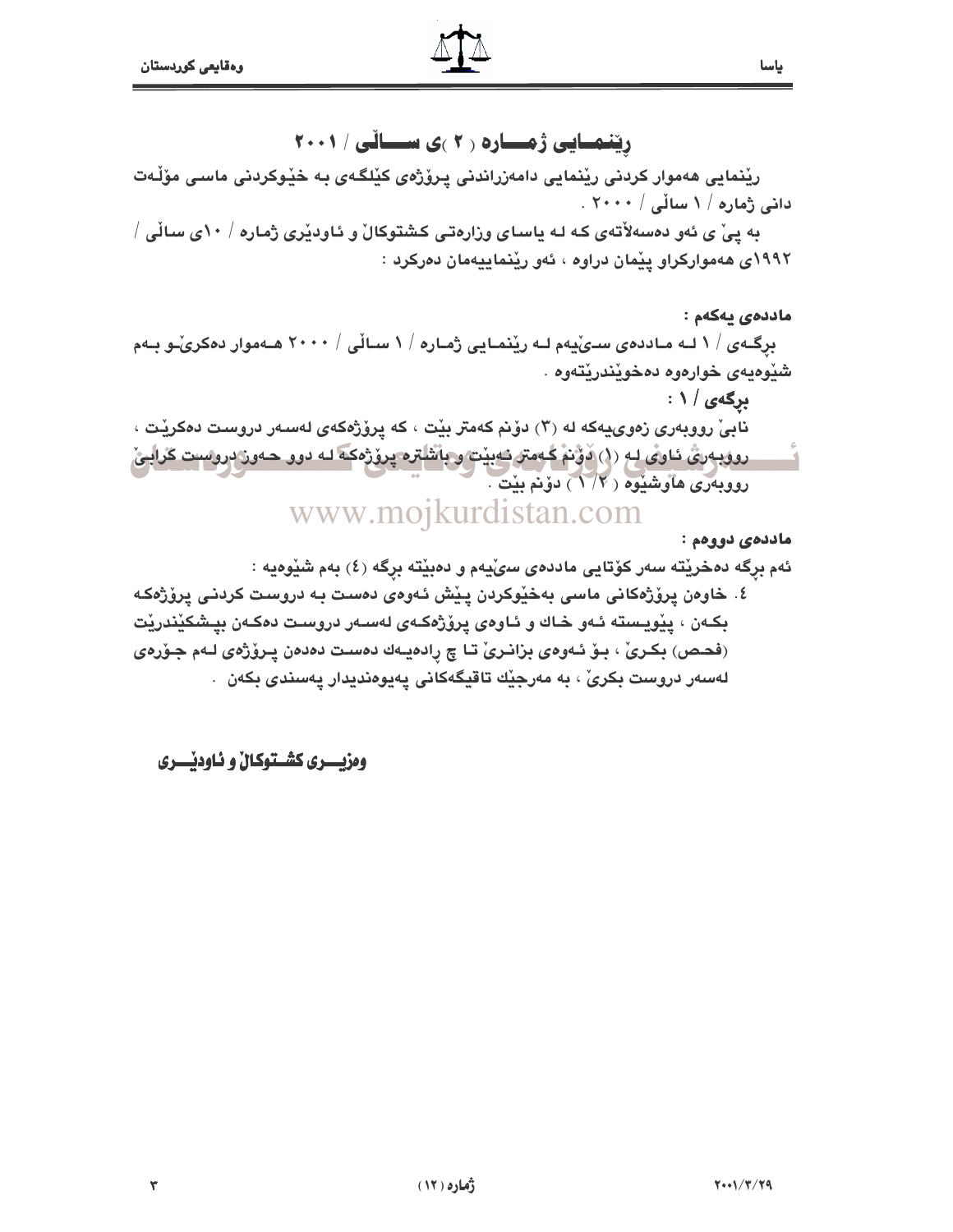$\alpha$  ((بیسان) حسول تصحيسح الخملأ المطبعي السوافة فسي قانسون ديسوان الرقابسة الماليسية لأقليسم كوردسستان العسراق رفتم (١٤) لسنة ٢٠٠٠

أســتناداً الــــى حكم المــادة الثّامنــــة من قانـــون النـشر في الجريـدة الرسميـة ( وقائع كوردستان ) رقم (٤) لسنة ١٩٩٩ و بالنظر لوقوع خطأ مطبعي في نص المادة السادسة من قانون ديـوان الرقابـة الماليـة لأقلـيم كوردسـتان العـراق رقم (١٤) لـسنة (٢٠٠٠) و سـقوط الفقرتين ( ثالثاً و رابعاً ) من المادة المذكورة اثنـاء الطبـع و عدم ظهورهما في متن القانون لدى أصداره ، عليه فقد أقتـضي تـصـحيح الـخطـأ المنـوه عنـه على ضوء ما نمّ أقراره من قبل المجلس الوطني لكوردستان العراق و بموجب محضر جلسته المرقمـة (٢٠) المنعقـدة يـوم الأربعـاء المـصادف ٢٠٠٠/١٢/٦ ، فعليـه تقـرأ المادة السادسة من القانسون رقسم (١٤) لسسنة (٢٠٠٠) ( قانسون ديبوان الرقابة المالية لأقليم كوردستان العراق ) كالأتى : المادة السادسة :

يتشكل الديوان من :

- $\therefore$   $\geq$   $\circ$ والتصني العايول أو في العام كان المحاسن ب وردستان ٢. نائب الرئيس : و يكون ثائباً لرئيس المجلس WW W.<br>WW M.DINILISTAN.CONT<br>٣. المدراء العامون : يكونون أعضاء في المجلس .
	- ثانياً : المديرية العامة للشؤون الأدارية و القانونية و الفنية للديوان و يرأسها مدير عام يتولى :
	- ١. تهيئــة و تقـديم الخـدمات الأداريــة و الماليــة و القانونيــة لتــشكيلات الديوان.
- ٢. المهام الفنية و المهنية التي تتطلبها أعمال الرقابة و كذلك مهمة بحث الوسائل لتطوير العمل الرقابي و زيادة فعاليته و رفع مستوى أدائه و ذلك بالتعـاون و التنـسيق مـع دوائـر و مـديريات الـديوان الأخـرى ، و تتكون من المدبربات التالية : أ– مديرية الشؤون الأدارية و القانونية .

ب— مديرية الرقابة و الشؤون الفنية .

ثالثاً : دوائر التدقيق : و يرأس كل دائرة منها مدير عام أو محاسب قانوني أول وتختص بعـدد مـن الأنـشطة القطاعيــة حـسب مـا يقـرره المجلـس وفقـاً لمتطلبات العمل الرقابي وهي : أ– دائرة النشاط الصناعي و الزراعي . ب— دائرة أنشطة الخدمات العامة و التعمير . ج– دائرة أنشطة التمويل و التوزيع و الشركات .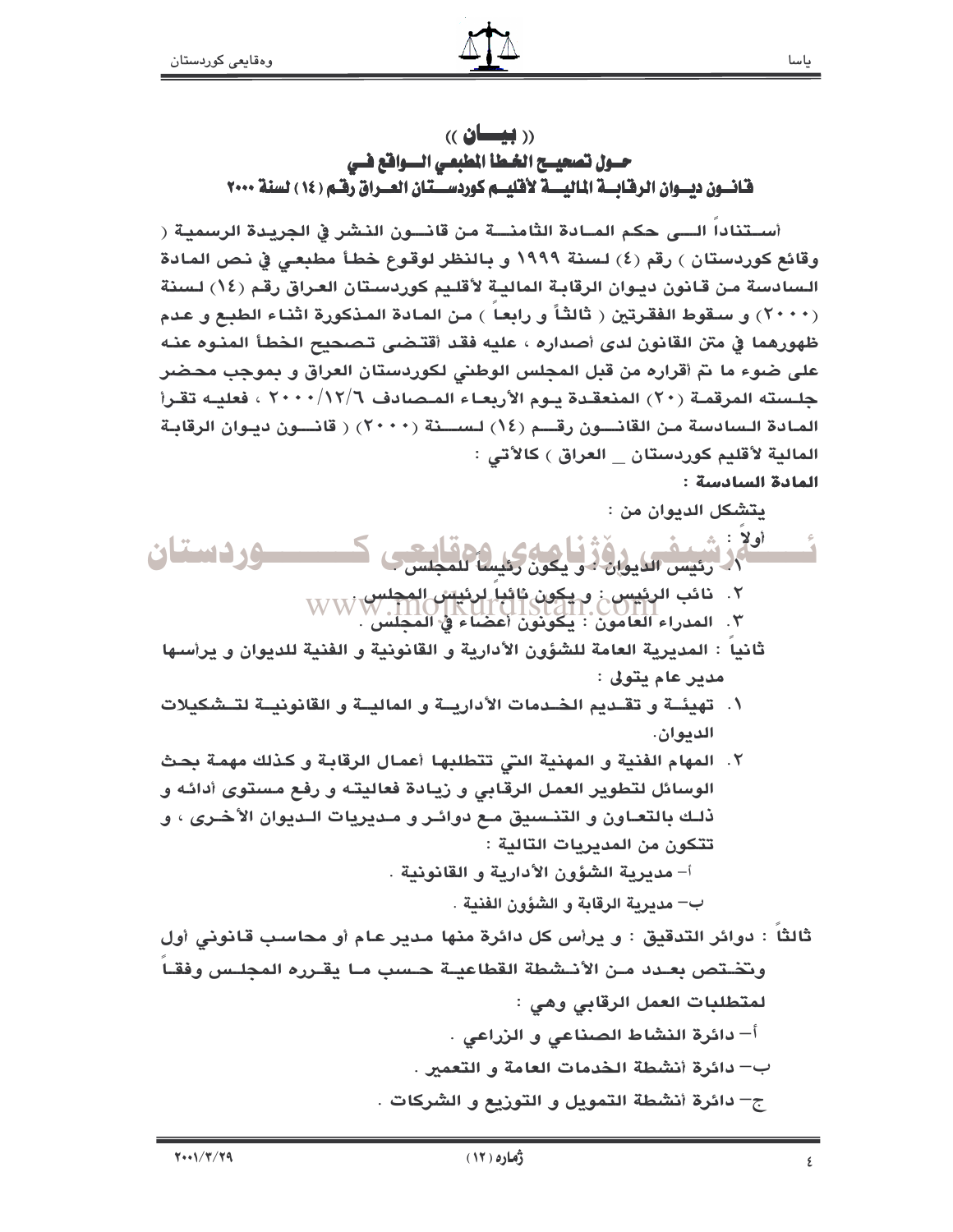$\bullet$ 



رابعا : مكتب رئيس الديوان : و يرأسه موظف بدرجة مدير . ٠١. يتكـون المجلـس مـن رئـيس الـديوان رئيـسا للمجلـس و نائـب الـرئيس نائباً لرئيس المجلس و المدراء العامين و هم أعضاء في المجلس .

٢. ينعقد المحلس مرة واحدة كل شهر على الأقل بدعوة من الرئيس و بكتمل النحباب بحضور اكثريبة الأعيضاء و بتخذ قراراتيه بأغلبية أصوات الحاضرين و عند تساويها فللرئيس صوت الترجيح.

د. رۆژ نــورى شــاويس رئيس المجلس الْوَطَنَــيِ لَكوردسَــتّان ــ العــراق

ئــــــەرشيفى رۆژنامەى وەقايعى كــــــــــوردستان

www.mojkurdistan.com

ياسا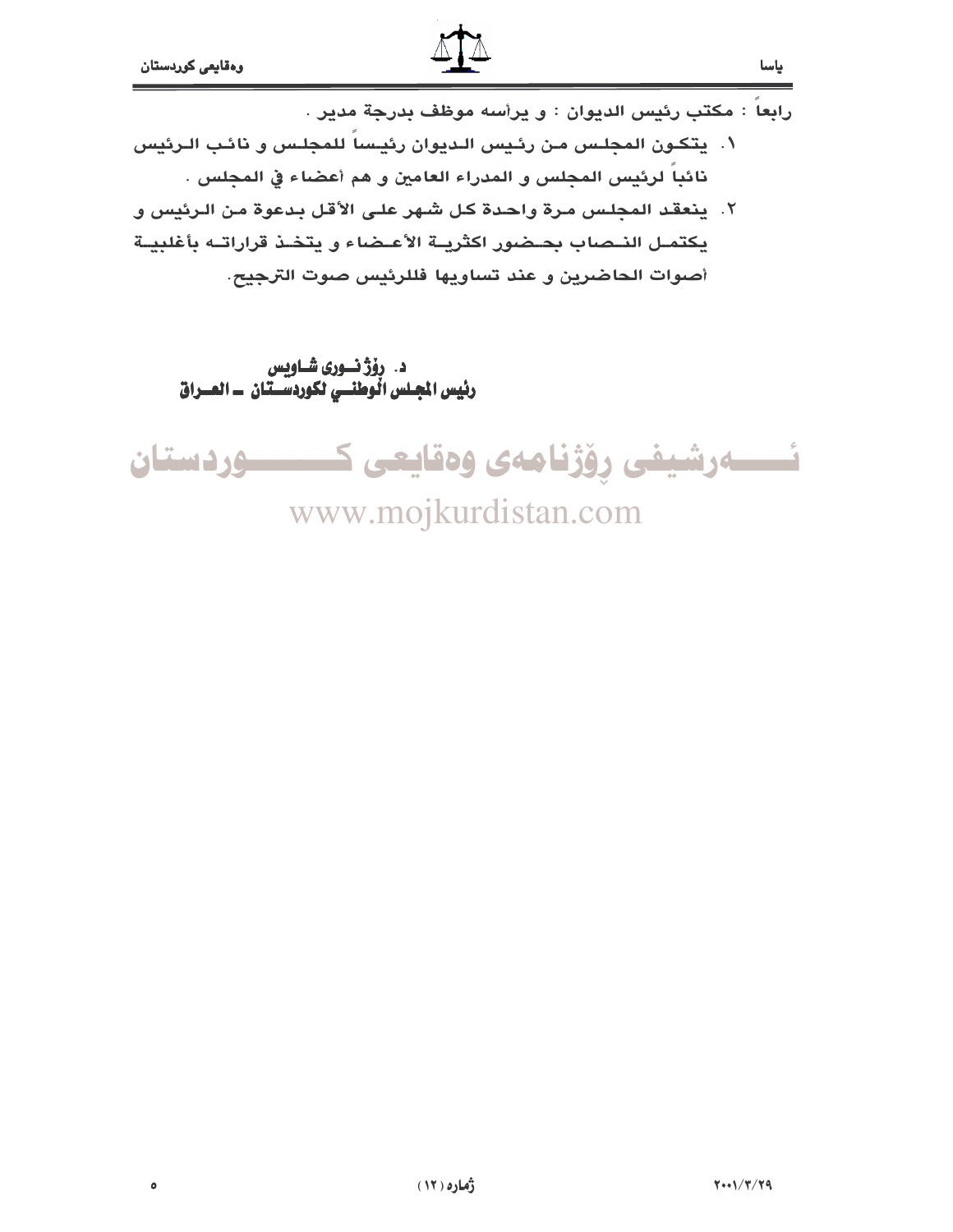## نظــام رقــم (٢) لســـنة ٢٠٠١ التعسديل الأول لنظيام مجيلس السوزراء لأقليبم كوردسيتان المرقسم (١) لسنة ١٩٩٧

أسـتناداً الى أحكـام الفقـرة (٥,٣) مـن المـادة الثامنــة مـن قـانون مجلـس الـوزراء لأقلــيم كوردستان رقم / ٣ لسنة / ١٩٩٢ المعدل . قرر مجلس الـوزراء بجلسته ( ) المنعقدة بتـأريخ ( ل - ٢٠٠٠ ) تعديل النظام بالصيغة التالية :  $\sim$  /  $\sim$  /  $\sim$ 

 $\mathbf{Y}$ 

يضاف الى نهاية المادة الأولى ما يلي : الهيئة : هيئة للأحصاء في الأقليم .

### المادة الثانية :

تعـدل المـادة العاشـرة مـن النظـام رقـم (١) لـسنة ١٩٩٧ نظـام رئاسـةمجلس الـوزراء و تقـراء كالأتي :

المديرية العامة للتخطيط يراشها موظف بدرجة مريرا عام حاصل على شهادة جامعية أولية إفي. مجال الأختصاص و بتولى الأمور المتعلقة بالتخطيط العامّ . www.mojkurdistan.com

#### المادة الثالثة :

تضاف مادة جديدة الى النظام وتصبح تسلسلها المادة العاشرة مكررة .

#### المادة العاشرة مكررة :

هيئة الأحصاء في الأقليم يرأسها موظف بدرجة خاصة حاصل على شهادة جامعية أولية ، من ذوى الخبرة و الأختصاص و تحدد مهام و أختصاصات الهيئة كالأتي :

- أولا : تقوم الهيئة بما بلي :
- ١. أجراء التعداد و المسوحات العامة للسكان و المساكن و المؤسسات الصناعية و الزراعية و التجارية و المالية و الأجتماعية الخاصة و العامة و المختلطة و التعداد بالعينة بما يخدم التخطيط و التنمية و البحث العلمي في الأقليم .
- ٢. جمـع المعلومـات الأحـصـائية وتحليلـها وتلخيـصها سـواء كانـت عامـة أو خاصـة في جميـع المحالات التي يقرها مجلس الوزراء .
- ٣. جمــع المعلومــات عــن فعاليــات و أنــشطة المؤســسات و الأجهــزة و الــدوائر الحكوميــة و الأنحـادات و الجمعيـات و المؤسـسات المختلطـة عـدا مـا يـستثنـى منهـا بقـرار مـن مجلـس الوزراء .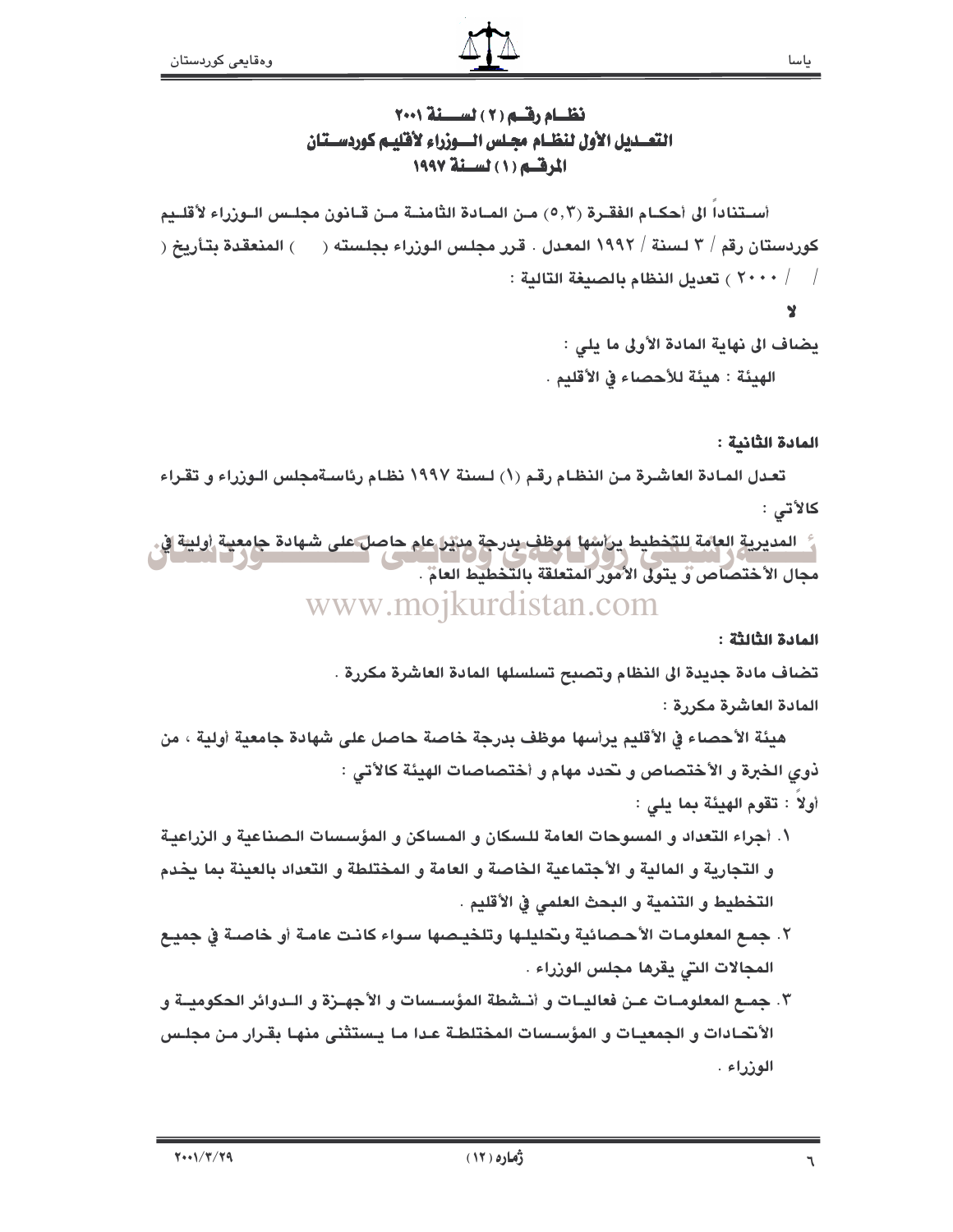- ياسا
- ٤. الأشـراف فنيـا علـى أعمـال الأحـصاءات الـتي تقـوم بهـا الأقـسام المختـصة بـذلك في كافـة الورارات و المؤسسات الحكومية و تدقيق نتائج أعمالها الأحصائية كلما دعت الحاجة الى ذلك .
- ١.توحيـد المعلومـات الأحـصائية و تنـسيقها و تحليلـها و العمـل علـى أصـدار نـشرات أحصائية دوريـة و أعداد التقارير السنوية و الرسـوم البيانيـة للمؤسسات الحكوميـة ، على أن لا تتناول النشرات أبة بيانات فردبة خاصة .
	- ٢.تدريب و تأهيل الكوادر الأحصائية للدوائر و المؤسسات الحكومية .

**ودئیس الهینة رو و در ایا جهازی و در ایرانیایی** 

- ٠.منح و نجديد أجازة بيع و تعاطى المصوغات وفق قانون وسم المصوغات المرقم ٨٣ لسنة ١٩٧٦ المعدل .
- ٤.معايرة ووسم الأوزان و المقاييس و المكاييل و مصوغات المعادن الثمينـة و أجهـزة القيـاس و ضـبطها ، و أصـدار شـهادة المعـايرة و أيـة أمـور ذات علاقـة بـالتقييس و السيطرة النوعية بناءا على مقتضيات المصلحة العامة على أن يصدر بها بيان من قبل

ثانياً :

- لِمَلَاكَ الْعَامِلِيَّةَ إِذَالِكَاكِلِيَّةَ ﴿ الْكُفْتِلِطِيَّةَ وَ الْمُنْظَمِيَاتٍ وَ علــى الــدوائر اللطكوميلـة واللمؤس  $\cdot$ الجمعيات و أصحاب المحال العامة و الحرفية و المهنيـة و التجاريـة و الـصناعية و الأفـراد أن يقدموا جميع المعلومات الأحصائية المطلوبة منها الى الهئية وفقاً للأستمارة المعدة من قبلـه خـلال مـدة لا تتجـاوز حمسةعـشر يومـا أعتبـارا مـن تـأريخ تـسليم الطلـب و تعتــر الأستمارة المرسلة بمثابة طلب رسمي للمعلومات الأحصائية بموجب أحكام هذا النظام .
- ٢. للقائمين باعمال الأحصاء أو التعداد طلب الوثائق و المستندات المؤيدة لصحة المعلومات المطلوبة .
- ٣. تعتبر المعلومات الأحصائية التي تخص شخصا معينا أو منشأت أقتصادية بالذات سرية و لايجوز نشرها الأ بموافقة أصحاب الشأن .
- ٤. على الجهة الـتي تـود القيام بأعمال أحصائية خاصـة بها أن تقدم الأسـتمارة المعدة لهذا الغرض الى الهيئة للمصادقة عليها قبل المباشرة بالأعمال الأحصائية وأن تقدم نسخة من هذه المعلومات الى الهدئة .

: ម៉ែងចំ

مع عدم الأخلال بأيـة عقوبـة أشـد يقررهـا قـانون أخـر يعاقـب بغرامـة لا تزيـد علـى  $\overline{\phantom{a}}$ . (١٠٠٠٠) عشــرة الأف دينـــار أو بالحبس مــدة لا تزيد على ستة أشهر أو بهما معا کل من :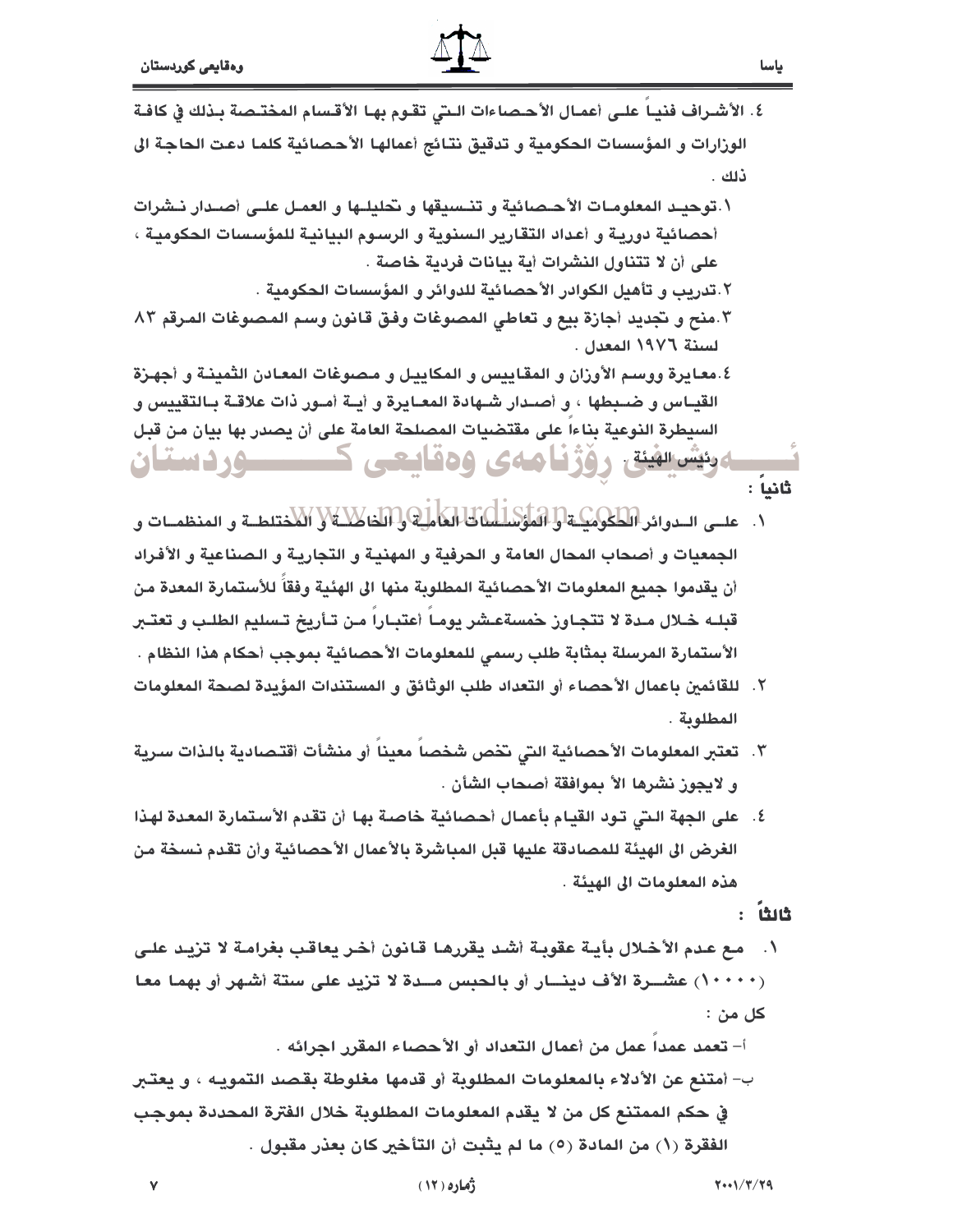أ. أذا فرضت العقوبة (١) من هذه المادة لا يعفي الشخص عن تقديم المعلومات  $.7$ الأحصائية المطلوبة منه وفي حالة أصـرار ه علـى الأمتنـاع فعلـى الهيئـة تبليـغ الجهـات الرسمية ذات العلاقة بوجوب أيقاف المعاملات الخاصة بالممتنع لحين قيامه بتزويد الهيئة بالمعلومات الأحصائية المطلوبة منه .

ب. تفرض العقوبـات الـواردة في هـذه المـادة لحـين قيـام الأشـخاص المعنـويين وفقـا لأحكام المادة ((٨٠)) من قانون العقوبات .

٢. توقـف التعقيبــات القانونيــة بحــق المخــالف بطلــب مــن الهيئــة في حالــة تقديمــه المعلومات الأحصائية المطلوبة منه قبل صدور الحكم عليه .

رابعاً :

يعاقب وفق احكام المادة (٤٣٧) من قانون العقوبات كل شخص اهمل المحافظة علـى سـرية المعلومـات الـتي حـصل عليهـا بموجب احكـام هـذا النظـام أو أقـدم علـي أفشائها في غير الحالات التي يسمح بها القانون .

خامسا :

لرئيس الوزراء أو نائبه تكليف وزيـر العدل بتخويـل رؤسـاء الوحدات الأداريـة أو الموظفين الحقوقين سلطة حاكم جزاء لأغراض تتلفيذ هذا النظام اثناء أجزاء التعدائن أو المسوحات العامة للسكّان و المساكن . www.moikurdistan.com سادسا :

لرئيس الهيئة أو من بخوله :

- ١. أن يتخذ مايلزم من تدابير بالتعاون مع الوزارات لضمان الحصول على ما يسهل تنفيذ أحكام هذا النظام و على الأخص الأمور التي من شأنها تسهيل مهام منتسبي الهيئة في جمع و أعداد و نشر المعلومات الأحصائية.
- ٢. أن يكلف أي موظف من الـدوائر الحكوميـة عـدا الحكـام أو القـضاة عـن طريـق مـرجعهم الرسمـى بالأشـراف أو القيـام بـأى عمـل يـساعد علـى أنجـاز العمليـات الأحصائبة .
- ٣. أن يقـرر طبـع و تـسعير و توزيـع المطبوعـات الأحـصـائية الـتي تـصـدرها الهيئـة بعوض أو بدونه .
- ٤. أن يأمر بصرف نفقات السفر لجميع القائمين بالعمليات الأحصائية وفقا لأحكام نظام مخصصات السفر و الأيفاد النافذ .
	- ٥. تشكيل لجان أدارية أو فنية مؤقتة لتنفيذ مهام محددة .
- ٦. الأستعانة بـالخبراء و المستـشارين غـير المتفـرغين لأنجـاز أعمـال الهيئـة ، لقـاء مخصصات مقطوعة .

سايعا :